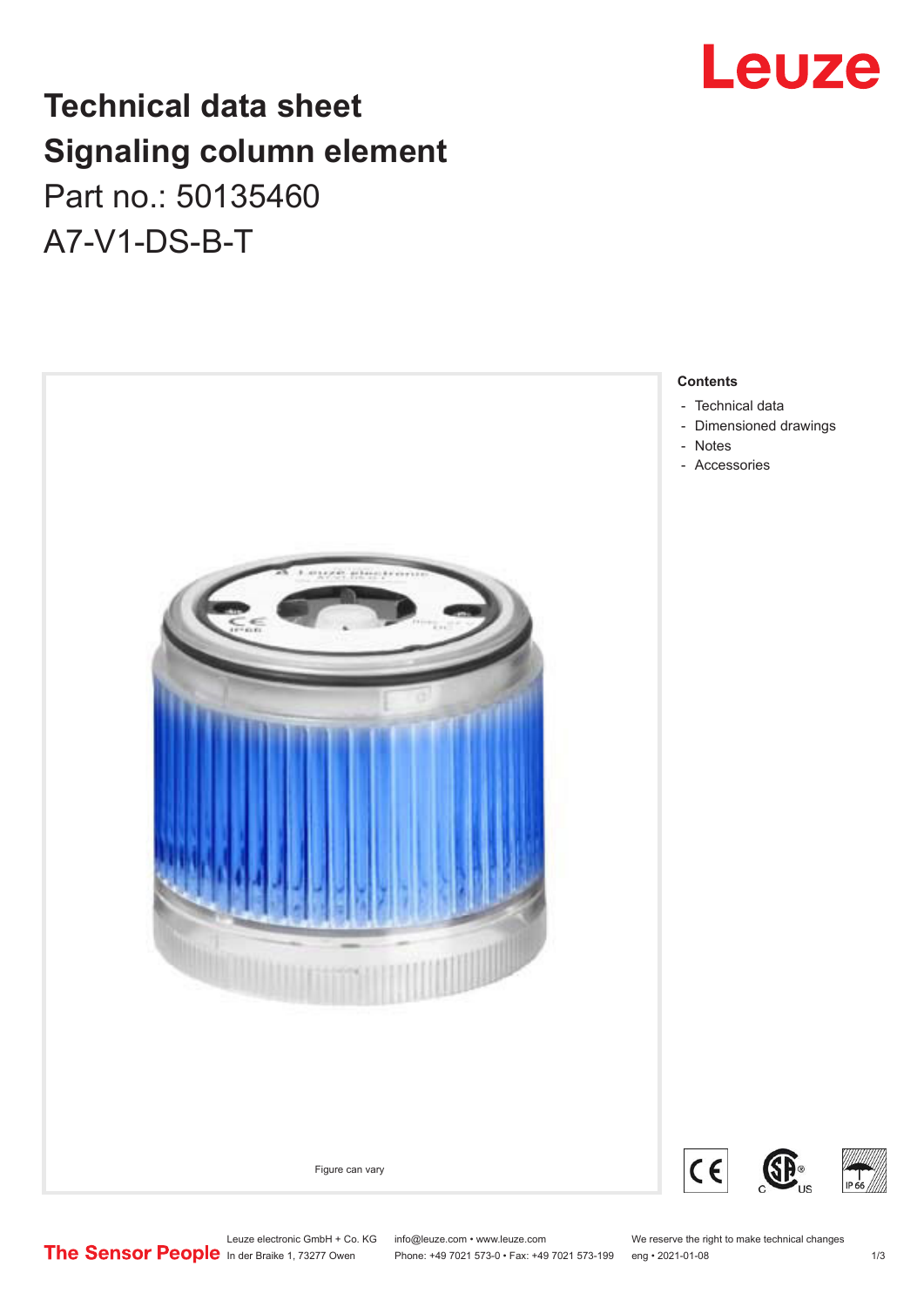## <span id="page-1-0"></span>**Technical data**

# Leuze

#### **Basic data**

| <b>Series</b>                 | A7                                                                           |  |  |
|-------------------------------|------------------------------------------------------------------------------|--|--|
| Suitable for                  | Signaling column elements of the A7 -<br><b>Advanced Series</b>              |  |  |
| Type of signaling             | Optical                                                                      |  |  |
|                               |                                                                              |  |  |
| <b>Electrical data</b>        |                                                                              |  |  |
| Life expectancy               | $> 100,000$ h                                                                |  |  |
|                               |                                                                              |  |  |
| Performance data              |                                                                              |  |  |
| Supply voltage U <sub>B</sub> | 24 V, DC, 10 %                                                               |  |  |
| Current consumption, max.     | 40 mA                                                                        |  |  |
| <b>Connection</b>             |                                                                              |  |  |
|                               |                                                                              |  |  |
| <b>Notes</b>                  | Protected against accidental inter-                                          |  |  |
|                               | changes: Actuation of the colors is<br>performed via PINs, thus, the calotte |  |  |
|                               | position can be freely selected (see                                         |  |  |
|                               | operating instructions).                                                     |  |  |
|                               | The individual colors are actuated via                                       |  |  |
|                               | VCC (PNP)                                                                    |  |  |
| <b>Mechanical data</b>        |                                                                              |  |  |
| Design                        | Cylindrical                                                                  |  |  |
| Dimension (Ø x L)             | 70 mm x 50 mm                                                                |  |  |
| <b>Housing material</b>       | Plastic                                                                      |  |  |
| Net weight                    | 109 <sub>g</sub>                                                             |  |  |
| <b>Type of fastening</b>      | Bayonet system                                                               |  |  |
| <b>Type of illuminant</b>     | IFD/24V                                                                      |  |  |
| Signal image                  | Continuous light                                                             |  |  |
| Lens color                    | Blue                                                                         |  |  |

| Ambient temperature, operation | $-1060 °C$ |
|--------------------------------|------------|
| <b>Certifications</b>          |            |
| Degree of protection           | IP 66      |
| <b>Certifications</b>          | CE.        |
|                                | <b>CSA</b> |
|                                |            |
| <b>Classification</b>          |            |
| <b>Customs tariff number</b>   | 85318070   |
| eCl@ss 5.1.4                   | 27371220   |
| eCl@ss 8.0                     | 27371220   |
| eCl@ss 9.0                     | 27371220   |
| eCl@ss 10.0                    | 27371220   |
| eCl@ss 11.0                    | 27371220   |
| <b>ETIM 5.0</b>                | EC000232   |
| <b>ETIM 6.0</b>                | EC000232   |
| <b>ETIM 7.0</b>                | EC000232   |

**Environmental data**

**Angle of radiation** 360°

## **Dimensioned drawings**

All dimensions in millimeters